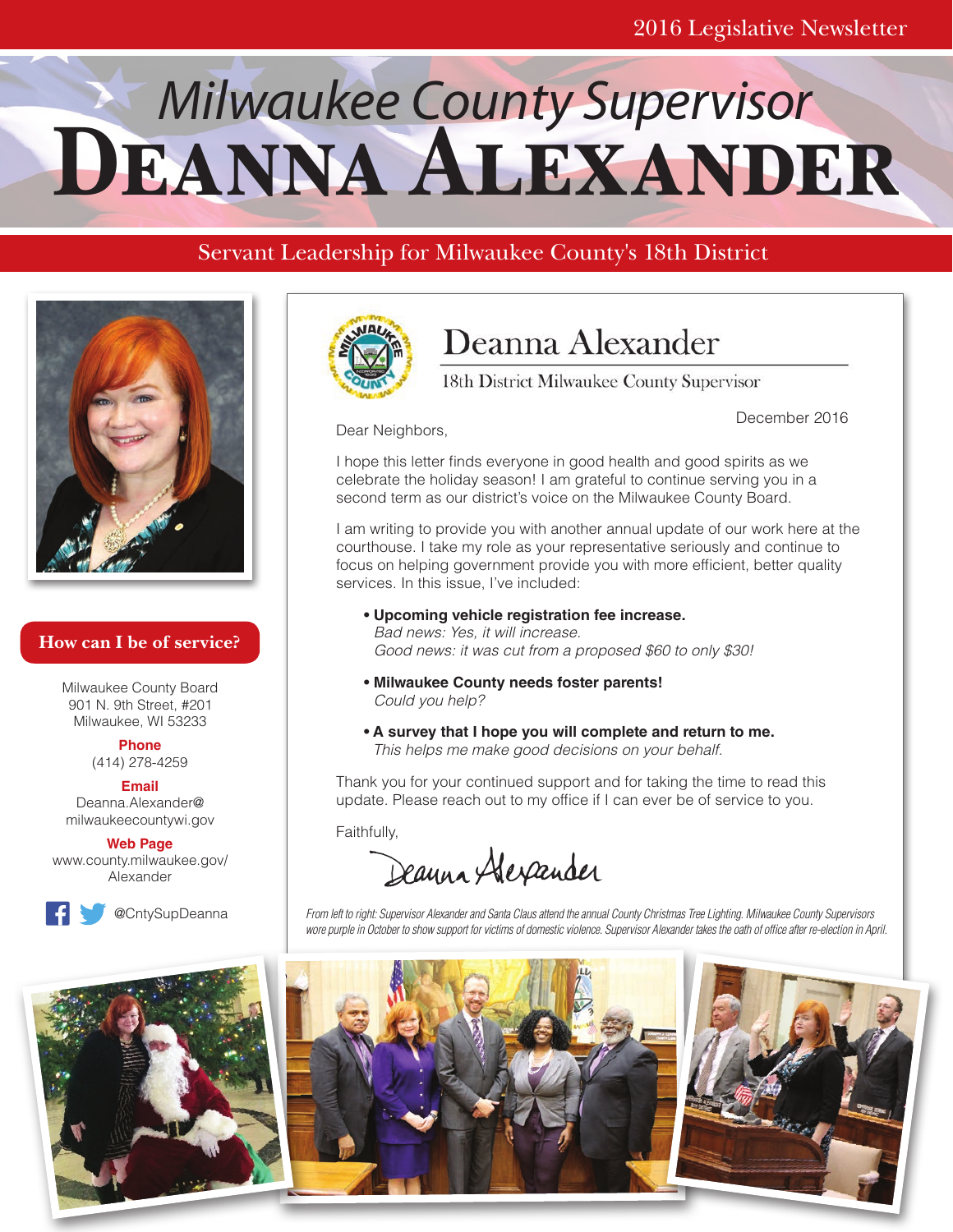# **Representing Our District**

#### **2017 Milwaukee County Budget**

Milwaukee County government operates 156 parks and pathways across 19 municipalities, employs 4,400+ workers, serves 950,000+ residents, and in the 2017 Adopted Budget will spend \$1.1 billion on court services, jail and correction services, medical examination services, road repairs, freeway patrol, child support, aging, veteran's affairs, and many other state mandated and resident requested provisions. To pay for these expenses, the County raises revenue from the following sources:

- 6% Sales Taxes
- 23% Grant from State / Federal Government
- 29% Property Taxes
- 42% Fee for Service (golf fees, airport passenger fees, insurance payments for mental health services, etc…)

#### **Changes to the MCTS GO Pass**

Because the GO Pass was such a large drain on taxpayer resources, **the program has been modified**. Rather than being a free-ride program with no means-testing, the GO Pass will now afford disabled and low income individuals the opportunity to ride the bus for just \$1.00 per day. For more information, call MCTS at (414) 937-3218.

# Grow Hope as a Kid Hero!

Did you know there are about 2,000 children in foster care in Milwaukee County? We are in great need of foster homes for youth in need of protection from abuse, maltreatment, and neglect. There is a special need for foster homes (and even adoptive families) to help with **teens** – who too often "age out" of foster care, having to face the world on their own.

Could you or someone you know help our community give hope to these children? For more information, contact one of Milwaukee County's two foster care agencies:

# SaintA

(855) GROW-HOPE (855-476-9467) or GrowHope.net

## Children's Hospital of Wisconsin (414) KID-HERO (414-543-4376)





*Supervisor Alexander listens to residents' opinions at a Town Hall Meeting.*

#### **Increase to the Vehicle Registration Fee**

Due to rising costs, increasing demands for infrastructure and service, and a limited number of resources, the County Executive this fall proposed creating a County-level vehicle registration fee, similar to what you pay to the City of Milwaukee and the State of Wisconsin each year when you renew your license plates. At an October town hall meeting, I heard our district's position loud and clear: **NO WHEEL TAX!** Nearly everyone opposes more taxes and fees. Therefore, I not only voted against both the County Executive's proposed \$60 fee and the County Board's proposed \$30 fee, and proposed legislation specifying that there would be no fee, which I regret was voted down. **A majority of board members, despite my objection, approved a \$30 fee.** Beginning in March 2017, I regret to have to ask that you please prepare to pay an additional \$30 per year for each vehicle you register. The good news is that this fee will help offset some of the County's rising costs to repair our roads and operate our transit system.

## **Noyes Park and Pool**

A few years ago Noyes Pool was slated for closure. Since many residents opposed closure and asked for my help, **I have been working to gain support** for improving the pool and advertising it to the community. The County Board this year approved researching development opportunities for the pool property, such as exploring partnering with vendors (Coffee shop? Activity center? Etc…) to draw more interest to the pool and create a more sustainable long term plan for the pool.

## **Park Amenities Match Fund**

This is a fund that will match private donations given to the County to improve our parks system. For example, if residents wanted a new playground in their County park, Milwaukee County may be able to provide half the funding to match private donations raised for the good cause. **I supported continuing this match fund in 2017.**

#### **Secure Pathways Grant**

After seeing too many situations in Milwaukee County where either homeless families or victims of domestic violence were caught, unable to flee to safe housing often available with a relative or friend, **I authored legislation** creating a grant program that empowers the Milwaukee County Housing Division to help reduce strain on our resources by aiding such families in reaching their destination with a secure pathway to safe housing.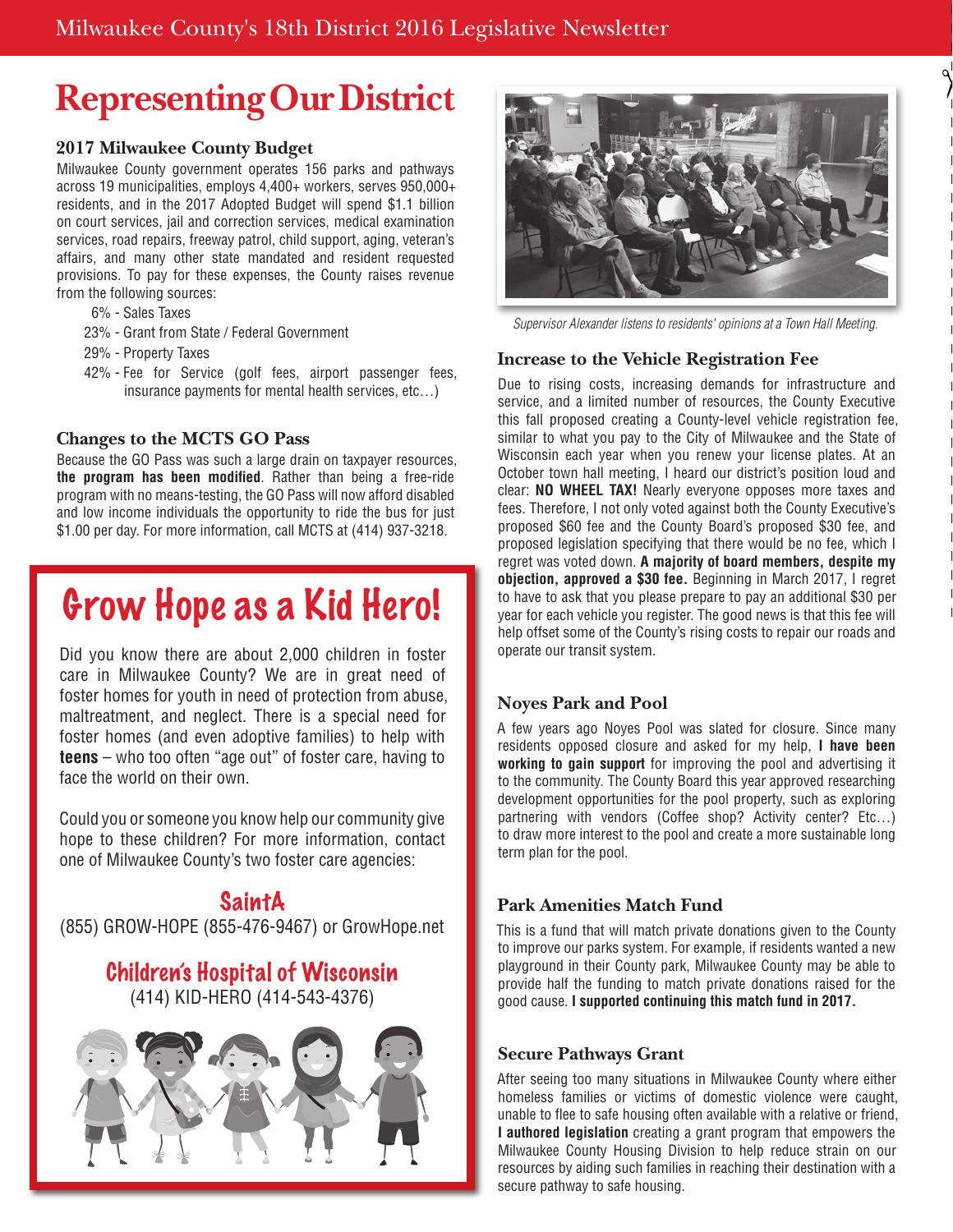# **WINTER 2016 SURVEY**

Please help me understand your point of view on key issues so that I can do my best to be a voice for our district.

## Name (1st Person):

| Name (2nd Person): |  |
|--------------------|--|
|                    |  |

Email: \_\_\_\_\_\_\_\_\_\_\_\_\_\_\_\_\_\_\_\_\_\_\_\_\_\_\_\_\_\_\_\_\_\_\_\_\_\_\_\_\_\_\_\_\_\_\_\_\_\_\_\_\_\_\_\_

Instructions: Please mark any statement you agree with. If you are the first person in the house responding, mark a "1" to show you agree with a statement. If you are an additional person in the household (i.e. spouse, roommate, etc…) responding, mark a "2" to show agreement. If both agree with the same statement, put both "1+2." If you disagree with a statement, write "NO" or simply leave it blank.

| own my home                                                | have visited the Zoo in the last 5 years.                                                    |
|------------------------------------------------------------|----------------------------------------------------------------------------------------------|
| rent my home                                               | have visited the lakefront in the last 5 years.                                              |
| have access to a car                                       | believe voter fraud is a real problem.                                                       |
| depend on the bus                                          | believe voter fraud is nearly non-existent.                                                  |
| Property taxes are too high.                               | I vote in every election: spring, fall, primary, and general.                                |
| oppose a \$60 wheel tax.                                   | am or have been a County employee.                                                           |
| support a \$<br>wheel tax.                                 | like living in Milwaukee and intend to stay.                                                 |
| support holding all taxes steady or lowering them.         | have plans to leave Milwaukee due to dissatisfaction with<br>government, policies, or taxes. |
| support raising sales taxes.                               | I find government confusing / bothersome and like to rely on                                 |
| Milwaukee County provides a good value for my tax dollars. | my elected officials to worry about it.                                                      |
| have visited the Domes in the last 5 years.                | care deeply about what happens in our government.                                            |

**To Submit:** Please mail to Deanna Alexander, Milwaukee County Supervisor, 901 N. 9th St. #201, Milwaukee, WI 53233

---------------

# 2017 SPRING ELECTIONS INFORMATION

# **Spring Primary – Tuesday, February 21, 2017 Spring General Election – Tuesday, April 4, 2017**

As of the printing of this newsletter, the law states that each voter will need to provide a Photo ID. If you do not have a Photo ID, you can obtain one for voting purposes for NO DIRECT COST TO YOU at our local DMV Center - 7301 W. Mill Rd., open Mon-Fri 8:30 a.m. - 4:45 p.m. & Sat. 8:30 a.m. - 12 p.m. For questions about voting or what to bring with you to the DMV to obtain a free ID, please call the Milwaukee County Election Commission at 278-4060. If you have any problems obtaining a Photo ID to vote, please contact Supervisor Alexander's office and we will be glad to aid you.



# **Offices open for election on the 2017 spring ballot include:**

- State Superintendent of Public Instruction
- State Supreme Court Justice
- Circuit Court Justices (Branches 1, 9, 10, 13, 18, 19, 33, 35, 36, 47)
- Municipal Judge (Branch 2)

Visit **BringIt.Wisconsin.gov** online for more info on Voter ID and visit **MyVoteWI.gov** to view your ballot before going to vote! To receive text alerts, text **MKE VOTE** to **468311**.